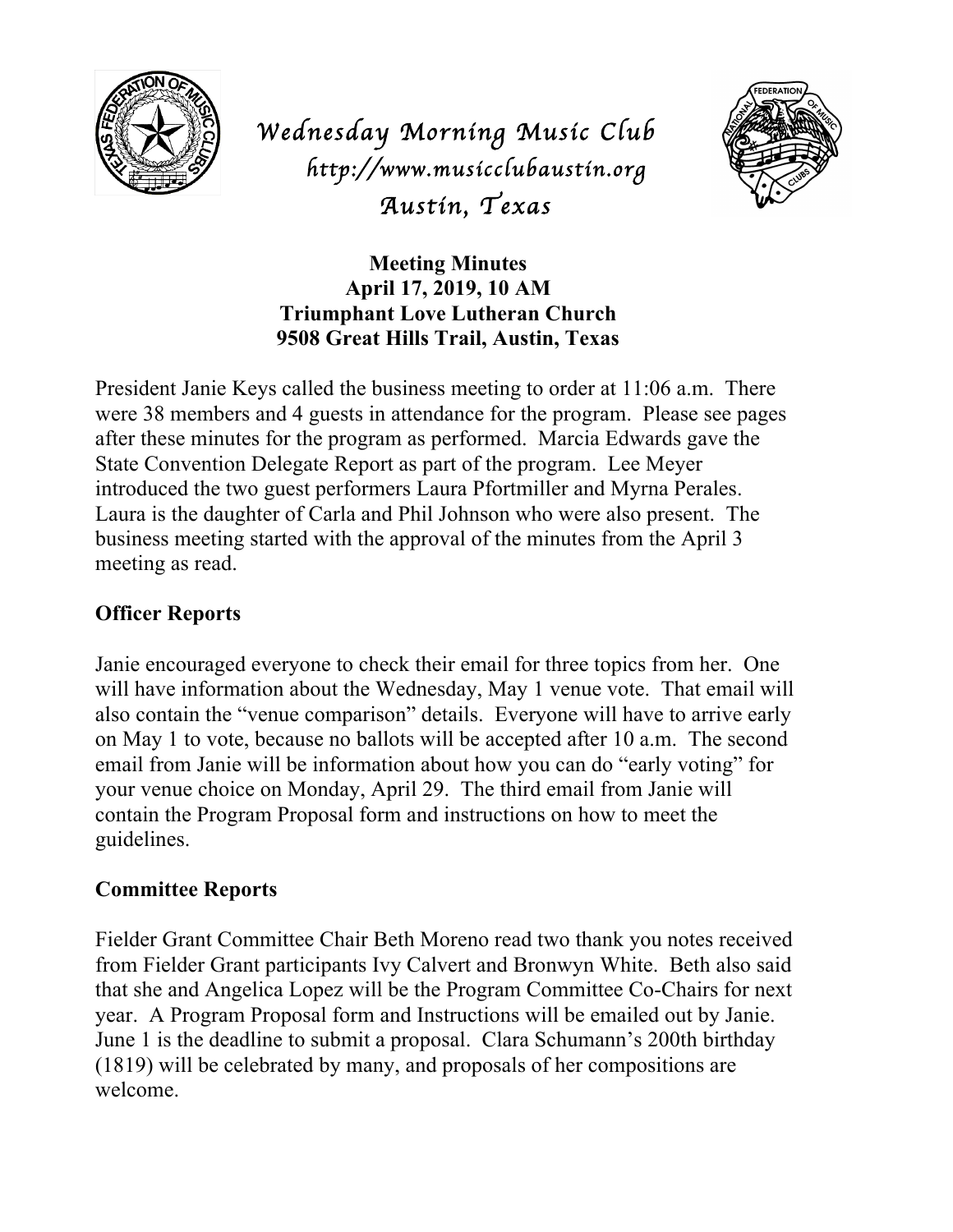## **Announcements**

Marianne Weiss Kim thanked those who made donations to the Small Wonders Puppet Theater that performed at the April 3 program.

Katharine Shields announced that the letter of invitation to the Spring Luncheon on Wednesday, May 15 will be mailed out this Friday. This letter will also invite members to pay their dues early for the 2019-2020 year.

Maxine Gomes reminded everyone that she will be performing in the Gomes Piano Trio with oboist Andrew Ross, and flutist Pat Yingst at the Lakeway Activity Center (105 Cross Creek) on Sunday, April 28 from 4-5 p.m. Admission is free.

The meeting adjourned at 11:19 a.m.

Submitted by Virginia Kniesner, Recording Secretary